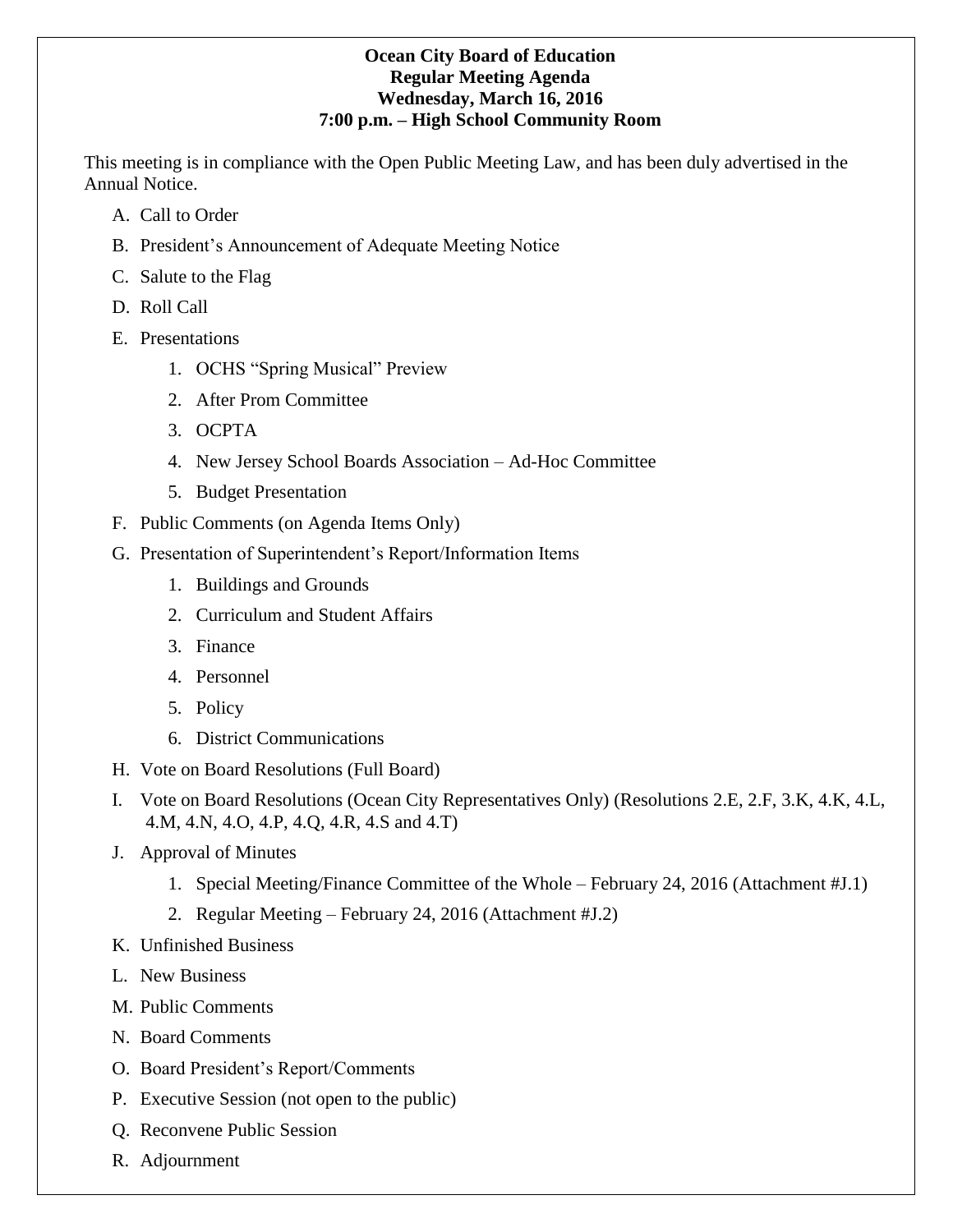#### **OFFICE OF THE**

#### **SUPERINTENDENT OF SCHOOLS**

**TO:** Ocean City Board of Education

### **FROM: Dr. Kathleen Taylor, Superintendent of Schools**

**RE:** March 16, 2016 Regular Board Meeting

**MOTION:** Based on the recommendation of the Superintendent of Schools, the following resolutions are presented for formal approval by the Board of Education.

#### **1. Buildings and Grounds**

A. Use of Facilities

The Board approves the following requests for the use of the High School:

| Requested By: | City of Ocean City/Nor'easters                                           |  |  |
|---------------|--------------------------------------------------------------------------|--|--|
| Use:          | <b>Soccer Games</b>                                                      |  |  |
| Dates/Times:  | May 14 and May 21, 2016 (Sat), 4:00PM-10:00PM                            |  |  |
|               | June 4, 11, 18 (Sat) and June 26, 2016 (Sun), 2:00 PM-10:00PM            |  |  |
|               | July 1, 2016 (Fri), 4:00PM-10:00PM                                       |  |  |
|               | July 2 and 3, 2016 (Sat and Sun), 2:00PM-10:00PM                         |  |  |
|               | July 8, 2016 (Fri), 4:00PM-10:00PM                                       |  |  |
|               | July 9, 2016 (Sat), 2:00PM-10:00PM                                       |  |  |
|               | July 10 and 15, 2016 (Sun and Fri), 4:00PM-10:00PM                       |  |  |
|               | July 17, 2016 (Sun), 2:00PM-10:00PM                                      |  |  |
|               | July 19, 2016 (Tues), 4:00PM-10:00PM -Potential playoff match            |  |  |
|               | July 23, 2016 (Sat), 1:00PM-10:00PM - Potential playoff match            |  |  |
|               | July 24, 31 and August 6, 2016 (Sun and Sat), 4:00PM-10:00PM – Potential |  |  |
|               | playoff matches                                                          |  |  |
| Rooms:        | <b>Locker Rooms and Exterior Rest Rooms</b>                              |  |  |
| Fee:          | \$5,512.50                                                               |  |  |
| Requested By: | Shiloh Baptist Church                                                    |  |  |
| Use:          | <b>Basketball Tournament</b>                                             |  |  |
| Date/Times:   | May 7, 2016 (Sat), 8:30AM-5:00PM                                         |  |  |
| Rooms:        | Gym and Auxiliary Gym                                                    |  |  |
| Fee:          | \$472.50                                                                 |  |  |
|               |                                                                          |  |  |
| Requested By: | City of Ocean City                                                       |  |  |
| Use:          | <b>POPS Concert</b>                                                      |  |  |
| Date/Times:   | September 18, 2016 (Sun), 11:30AM-10:00PM, set up, rehearsal and         |  |  |
|               | performance at 7:30PM                                                    |  |  |
| Rooms:        | Classrooms F105 and F107, Auditorium                                     |  |  |
|               |                                                                          |  |  |
| Fee:          | No charge                                                                |  |  |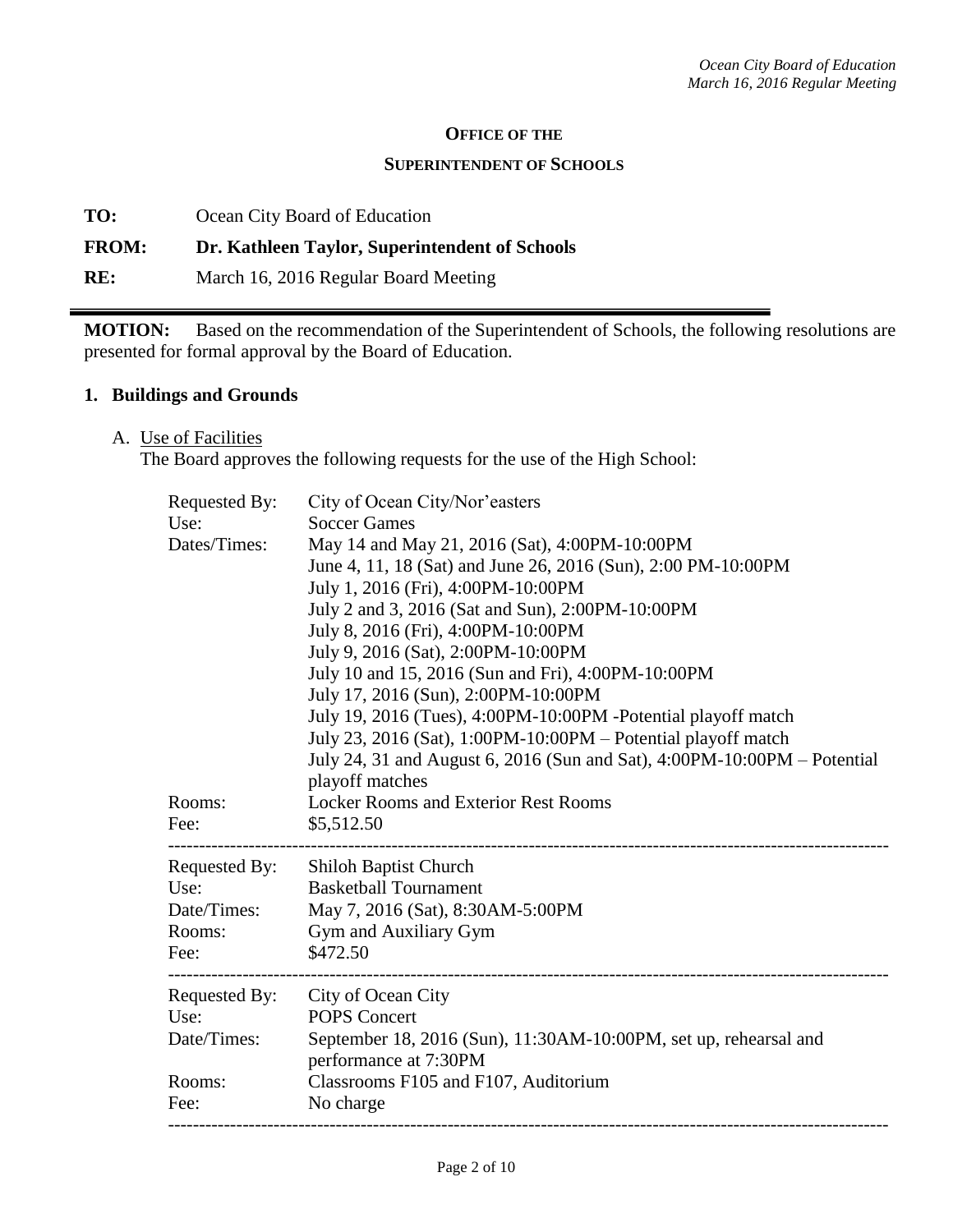| Requested By:                                    | City of Ocean City               |                                                                       |
|--------------------------------------------------|----------------------------------|-----------------------------------------------------------------------|
| Use:                                             | <b>POPS</b> Concert for students |                                                                       |
| Date/Times:                                      |                                  | September 19, 2016 (Mon), 9:00AM-10:00AM set up with concert 10:00AM- |
|                                                  | 12:00PM                          |                                                                       |
| Room:                                            | Auditorium                       |                                                                       |
| Fee:                                             | No charge                        |                                                                       |
| Informational Items<br>Fire Drills               |                                  |                                                                       |
| Ocean City High School                           |                                  | February $8,2016$                                                     |
| Ocean City Intermediate School February 1, 2016  |                                  |                                                                       |
| Ocean City Primary School                        |                                  | February 17, 2016                                                     |
| <b>Security Drills</b>                           |                                  |                                                                       |
| Ocean City High School                           |                                  | February 17, 2016                                                     |
| Ocean City Intermediate School February 16, 2016 |                                  |                                                                       |
| Ocean City Primary School                        |                                  | February 18, 2016                                                     |
|                                                  |                                  |                                                                       |

- Discussion
- Buildings and Grounds Committee Report Mr. Oves, Chairperson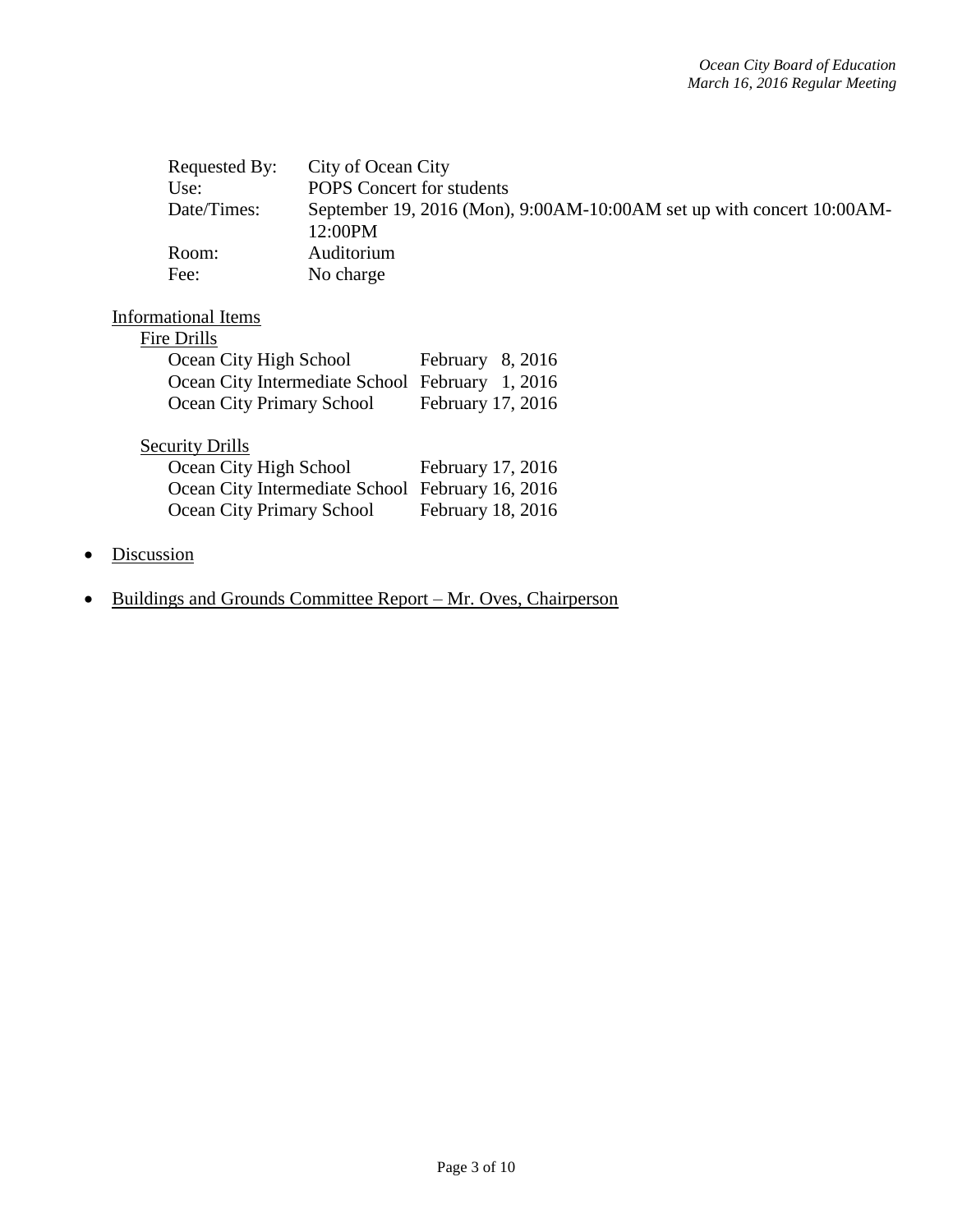# **2. Curriculum and Student Affairs**

- A. 2016-17 School Calendar (Attachment #2.A) The Board approves the attached 2016-17 School Calendar.
- B. High School Field Trip Request (Attachment #2.B) The Board approves the attached High School Field Trip list.
- C. High School Textbook Adoptions (Attachment #2.C) The Board adopts the following new textbooks for the 2016-17 school year.
	- o Realidades, Boyles, Met, Sayers, Wargin (Pearson), 2014 for Spanish 2
	- o Basic Athletic Training, Wright, Barker, Bennett, Deere (Sagamore), 2013 for Sports Medicine
	- o College Physics AP Physics Edition with Mastering Physics eText, Etkina, Gentile, Van Heuvelen (Pearson) 2013 for AP Physics
- D. Revised High School Spring Sports Schedule (Attachment #2.D) The Board approves the revised High School Spring Track Schedule.
- E. Intermediate School Textbook Adoptions (Attachment #2.E) **(Ocean City Representatives Only)** The Board adopts the following new textbooks for the 2016-17 school year.
	- o Realidades, Boyles, Met, Sayers, Wargin (Pearson), 2014 for Spanish
	- o Building Citizenship: Civics and Economics 2<sup>nd</sup> Edition, Remy, Patrick, Saffell, Clayton  $\overline{(McGraw Hill)}$ , 2015 for  $7<sup>th</sup> Grade - Social Studies$
- F. Intermediate School Field Trip Request (Attachment #2.F) **(Ocean City Representatives Only)** The Board approves the attached Intermediate School Field Trip list.

## Informational Items (Attachments)

Out-of-School Suspension Reports for March 2016

- Discussion
- Curriculum and Student Affairs Committee Report Mrs. McAlister, Chairperson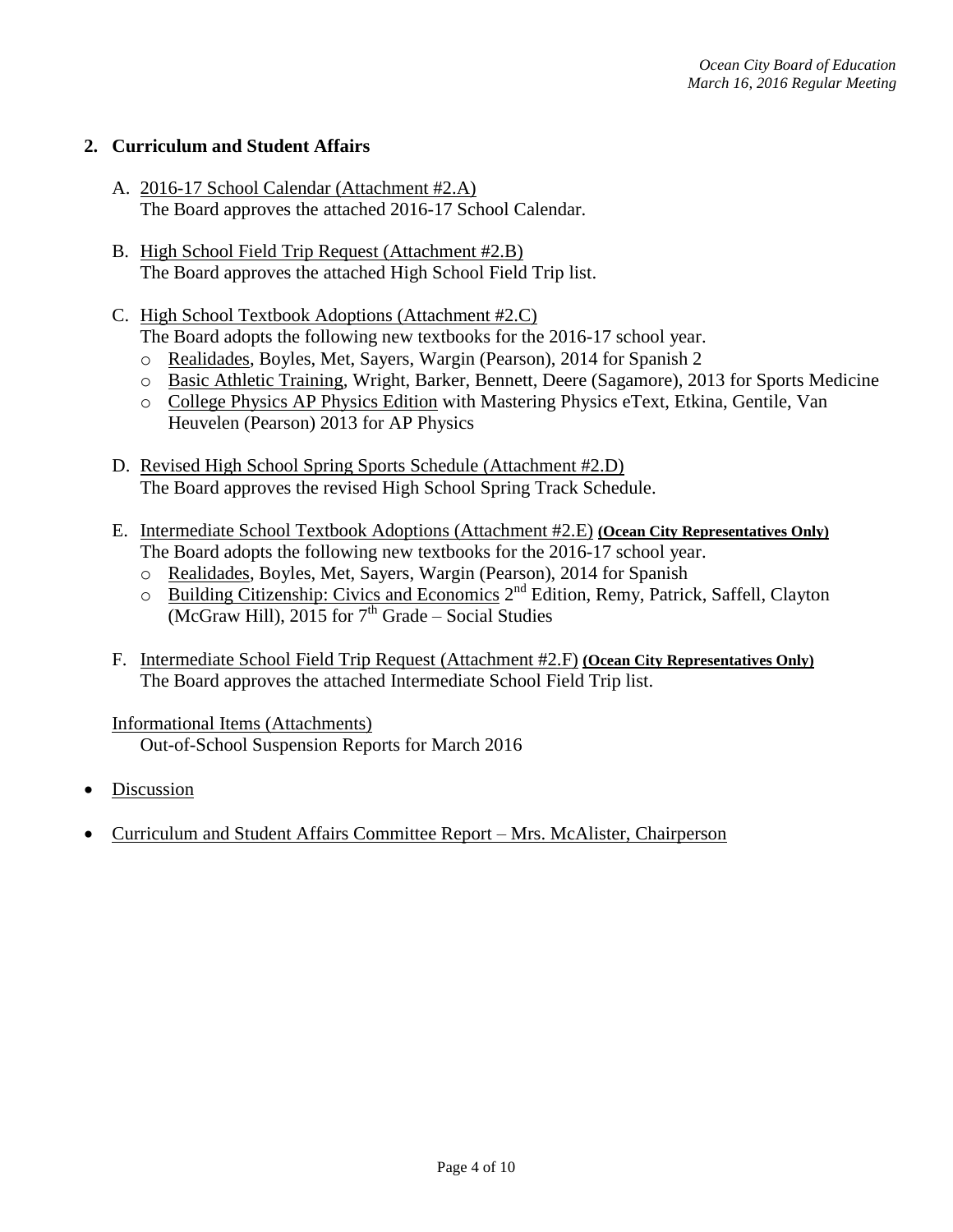# **3. Finance**

- A. Bill List (Attachment #3.A) The Board approves payment of bills for March 2016 in the amount of \$1,640,279.35.
- B. Secretary and Monthly Cash Reconciliation Reports (Attachment #3.B) The Board approves the Board Secretary's Monthly Financial Report and the Monthly Cash Reconciliation Report for February 2016.
- C. Line Item Transfers (Attachment #3.C) The Board approves the revenue and appropriation transfers for February 2016. The Board also acknowledges receipt of the State of NJ mandated transfer reconciliation form for February 2016.
- D. Travel & Expense Reimbursement (Attachment #3.D) The Board approves the March 2016 list of Board of Education Members and School District Staff travel and related expense reimbursements.
- E. Food Service Report (Attachment #3.E) The Board accepts the Food Service Monthly Finance Report for February 2016.
- F. Certified Per Pupil Costs and Certified Report of Enrollment and Attendance The Board accepts the 2014-15 Certified Per Pupil Costs and the 2014-15 Certified Report of Enrollment and Attendance.
- G. Tuition Adjustment 2014-15

The Board approves the escrow of the 2014-15 tuition adjustment from the Upper Township Board of Education in the amount of \$250,000 and the Longport Board of Education in the amount of \$201,650 to the 2017-18 school year.

## H. Tuition Rates

The Board approves the following tuition rates for the 2016-17 school year:

Kindergarten - \$12,000 Grades 1-5 - \$14,100 Grades 6-8 - \$15,500 Grades 9-12 - \$15,489 Learning/Language Disabilities - \$16,000 Behavioral Disabilities - \$41,000 Multiple Disabilities - \$31,000 Preschool Disabilities (Part Time) - \$20,000

I. Tuition Contracts

The Board approves the following Ocean City High School 2016-17 Tuition Contracts with Corbin City, Longport, Sea Isle City, and Upper Township Boards of Education for full and shared-time regular and special education students:

Corbin City - \$395,600 Longport - \$278,802 Sea Isle City - \$1,484,501 Upper Township - \$11,185,333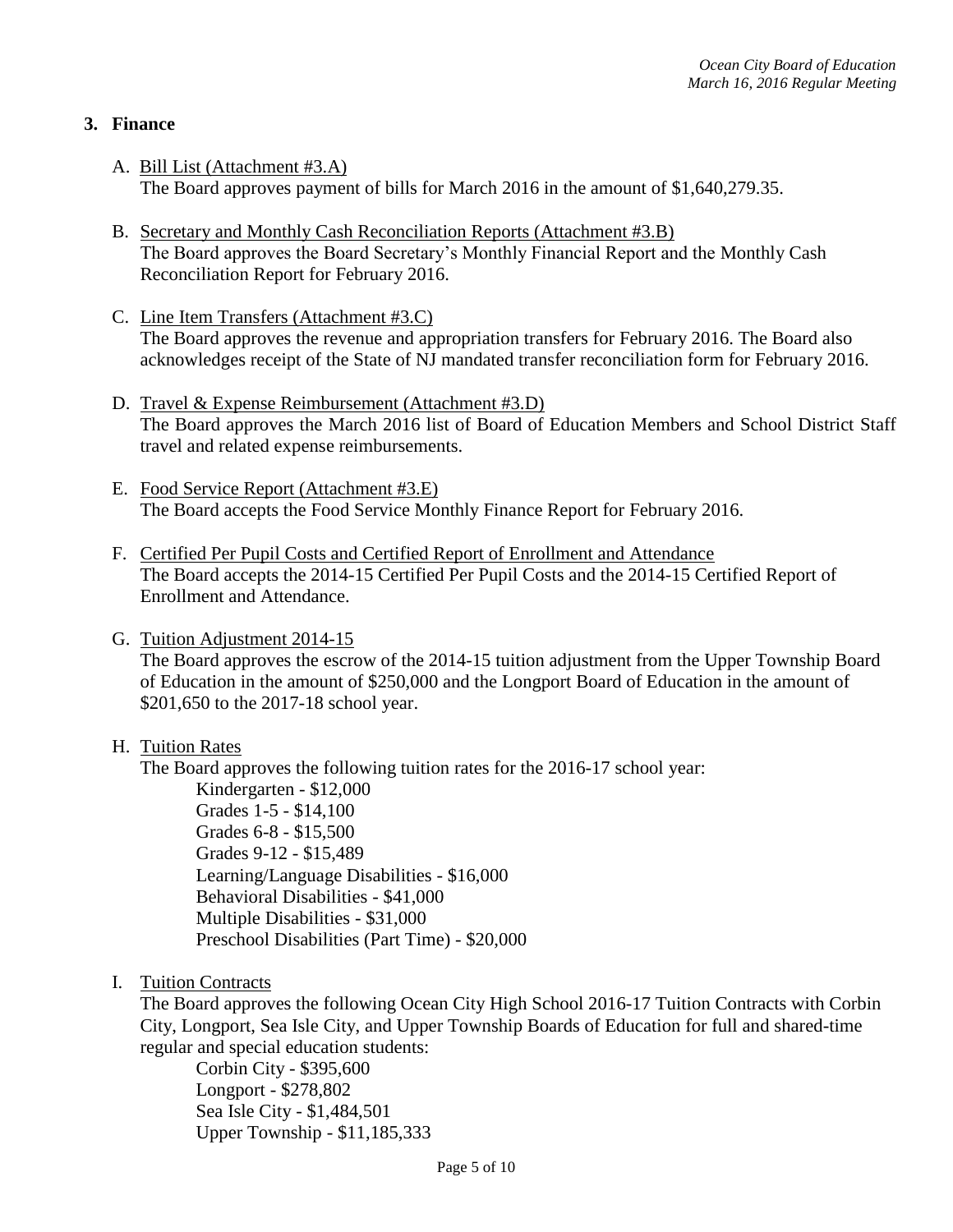J. Preliminary Budget

The Board approves the Preliminary Budget for the 2016-17 School Year.

BE IT RESOLVED: That the Ocean City Board of Education hereby adopts the preliminary budget for the school year 2016-17 as follows, subject to final approval or modification at the public hearing on April 27, 2016.

A. General Fund \$40,945,202

Amount to be raised by local taxes \$22,080,211

- B. Special Revenue Fund \$679,972
- C. Debt Fund \$2,738,351

Amount to be raised by local taxes \$2,708,516

and, BE IT FURTHER RESOLVED; that the Ocean City Board of Education approves the budget to be submitted to the County Superintendent of Schools for review and approval.

and, BE IT FURTHER RESOLVED; pursuant to N.J.A.C. 6A:23A-7.3, budgeted travel expenses do not exceed \$35,000.

and, BE IT FURTHER RESOLVED; that the public hearing for the 2016-17 school year budget will be held on Wednesday, April 27, 2016, in the High School Community Room at 7:00 p.m., and will be followed by a regular meeting.

and, BE IT FURTHER RESOLVED; that the School Business Administrator/Board Secretary is authorized to advertise said tentative budget in the Ocean City Sentinel in accordance with the format required by the State Department of Education and according to law.

- K. Educational Services for the Deaf\* **(Ocean City Representatives Only)** The Board approves a contract for Shannon Harris to provide educational services for the deaf effective March 21, 2016 to June 30, 2016 at a rate of \$125/per hour.
- Discussion

\*This professional service appointment is recommended for approval as an authorized exception to the Public School Contracts Law (N.J.S.A. 18A: 18A-1, et seq.) competitive bidding requirements.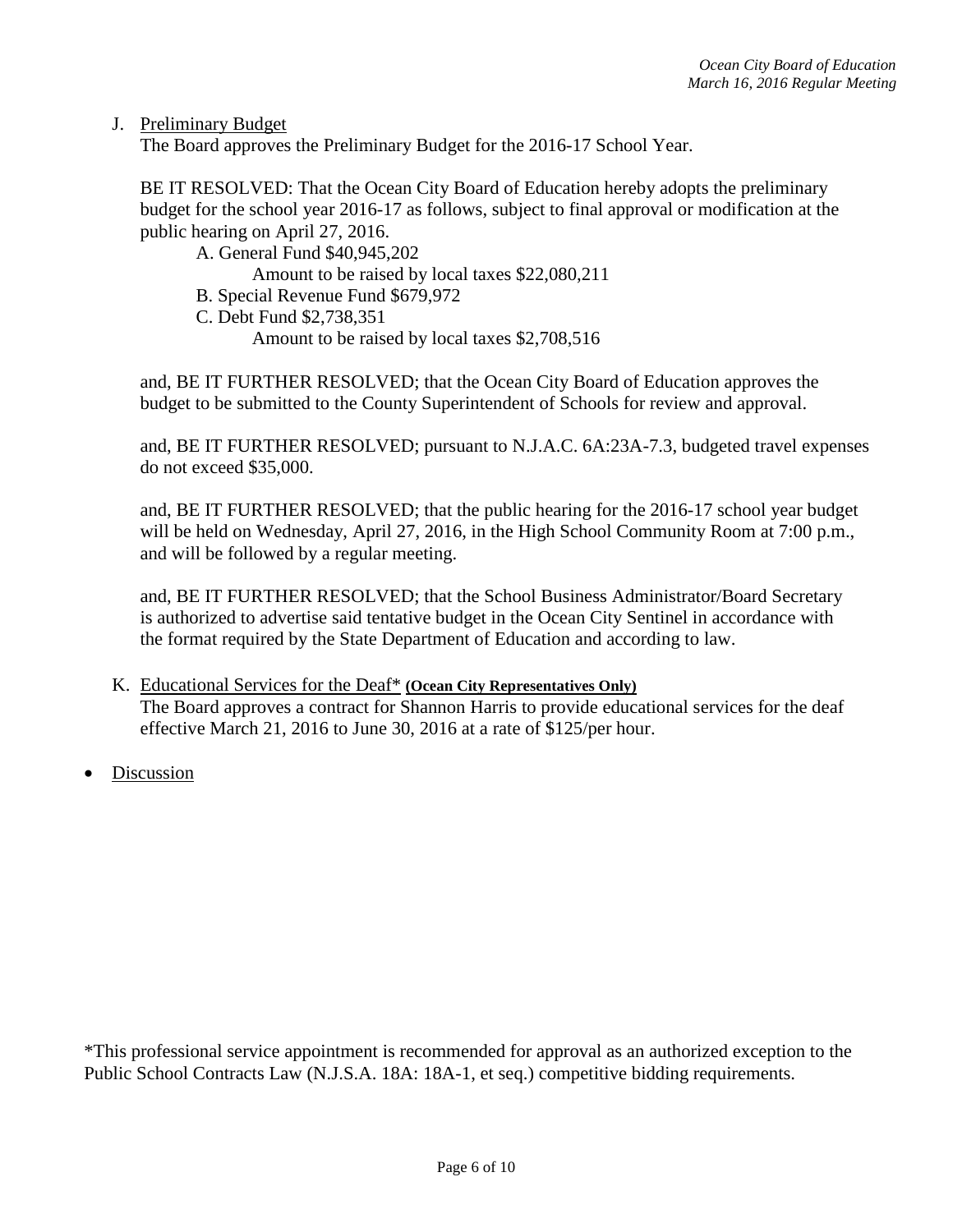## **4. Personnel** (All motions are upon Superintendent's recommendation:)

- A. Substitutes (Attachment #4.A) roll call vote The Board approves the attached criminal history approved/HIB trained substitutes for the 2015-16 school year.
- B. Retirement District Certificated Staff roll call vote The Board accepts with deep regret the retirement of Randall Howell, Computer Teacher, effective as of July 1, 2016.
- C. Extended School Year Aide Rate roll call vote The Board approves the extended school year aide rate of \$15 per hour for summer 2016.
- D. New Hire High School Supportive Staff roll call vote The Board approves Felix Sanchez, custodian, effective April 1, 2016 through June 30, 2016, at \$37,191 (pro-rated), step 1.
- E. Resignation High School 2015-16 Coach roll call vote The Board accepts the resignation of Kaitlyn Rupert, High School Freshman Girls' Crew coach, for the 2015-16 spring season.
- F. High School Coach, Stipend and Volunteers (Attachment #4.F) roll call vote The Board approves the attached High School coach, stipend and volunteers for spring 2015-16.
- G. High School Co-Curricular Activity Sponsors and Stipends roll call vote The Board approves Timothy Cox and Dominic Scalfaro, pit musicians for the 2015-16 spring play, at a stipend of \$300 (stipend paid by gate sales).
- H. High School Credit Completion Teachers and Stipends roll call vote The Board approves the following High School 2015-16 credit completion teachers, on a rotating basis, at a rate of \$30 per hour, total program not to exceed 118 hours (actual number of hours based on student enrollment):

Christian Clark Timothy Kelley Matthew Oster Rebecca Santoro

- I. High School Extension Program Credit Completion Teacher and Stipend roll call vote The Board approves Margaret Corcoran, High School Extension Program 2015-16 credit completion teacher, total program not to exceed 28 hours (actual number of hours based on student enrollment).
- J. High School Summer School Academic Support/Student Services Coordinator roll call vote The Board approves Mary McDowell Campo, as the summer 2016 High School Academic Support/Student Services coordinator, at a rate of \$30 per hour, program not to exceed 25 hours (actual number of hours based on student enrollment).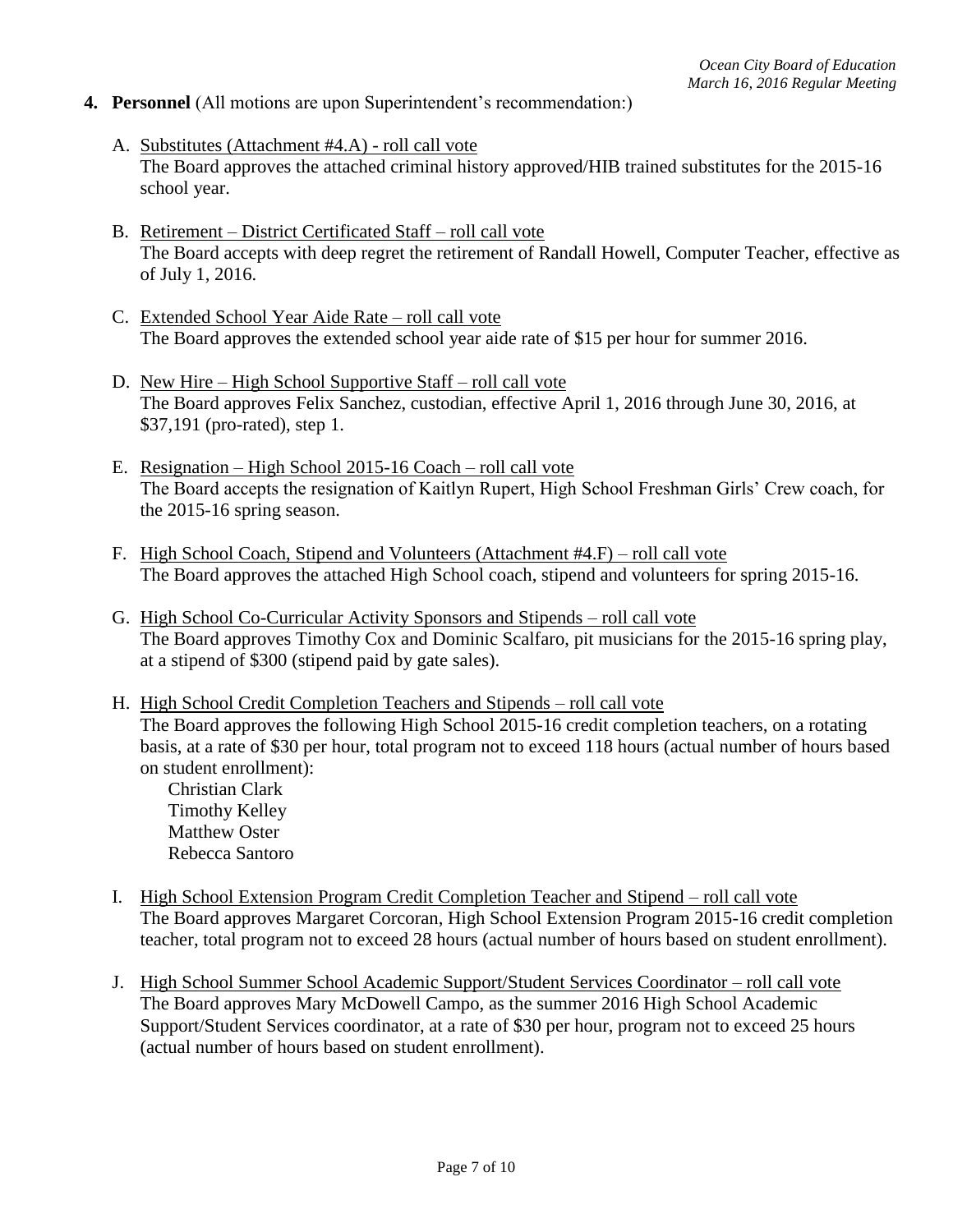- K. Intermediate School Volunteer Coach roll call vote **(Ocean City Representatives Only)** The Board approves Robert Spiegel, as a volunteer Intermediate School Baseball coach, for the 2015-16 spring season.
- L. Revised Leave of Absence Intermediate School Certificated Staff (Attachment #4.L) roll call vote **(Ocean City Representatives Only)** The Board approves employee #3038, an extended paid leave of absence through April 4, 2016, with an expected return date of April 5, 2016.
- M. Revised Leave of Absence Intermediate School Supportive Staff (Attachment #4.M) roll call vote **(Ocean City Representatives Only)** The Board approves employee #0883, a revised leave of absence to include an unpaid FMLA/NJFLA leave of absence, effective ½ day May 26, 2016 through May 31, 2016.
- N. Extension Intermediate School Supportive Staff roll call vote **(Ocean City Representatives Only)** The Board approves the extension of employment for Diane McManus, Intermediate School shortterm leave replacement School Nurse through April 4, 2016, at a stipend of \$160 per diem.
- O. Extension Intermediate School Supportive Staff roll call vote **(Ocean City Representatives Only)** The Board approves the extension of employment for Jennifer Dwyer, Intermediate School replacement Supervisory Aide through June 30, 2016, at step 1, \$21,611 (pro-rated).
- P. Retirement Intermediate School Certificated Staff roll call vote **(Ocean City Representatives Only)** The Board accepts with deep regret the retirement of Michelle Collins, Intermediate School Special Education Teacher, effective as of July 1, 2016.
- Q. Intermediate Summer School Teachers and Stipends roll call vote **(Ocean City Representatives Only)** The Board approves the following Intermediate School 2016 summer school teachers, at a rate of \$30 per hour, total program not to exceed 72 hours (program pending enrollment): Matthew Lane Heather MacNamara-Per
- R. Summer Wilson/Reading Clinic Teacher and Stipend roll call vote **(Ocean City Representatives Only)** The Board approves Patricia Gallagher, as the 2016 summer Wilson/Reading Clinic teacher, at a rate of \$30 per hour, total program not to exceed 36 hours (program pending enrollment).
- S. Java Summer Camp Program Teacher and Stipend roll call vote **(Ocean City Representatives Only)** The Board approves Devan Fogarty, as the summer 2016 Java Camp teacher, at a rate of \$30 per hour, total program not to exceed 19.5 hours (program pending enrollment).
- T. Summer ELL Program Teacher and Stipend roll call vote **(Ocean City Representatives Only)** The Board approves Carole Maurer, as the summer 2016 ELL teacher, at a rate of \$30 per hour, total program not to exceed 48 hours (program pending enrollment).
- Discussion
- Negotiations Committee Report Mr. Bauer, Chairperson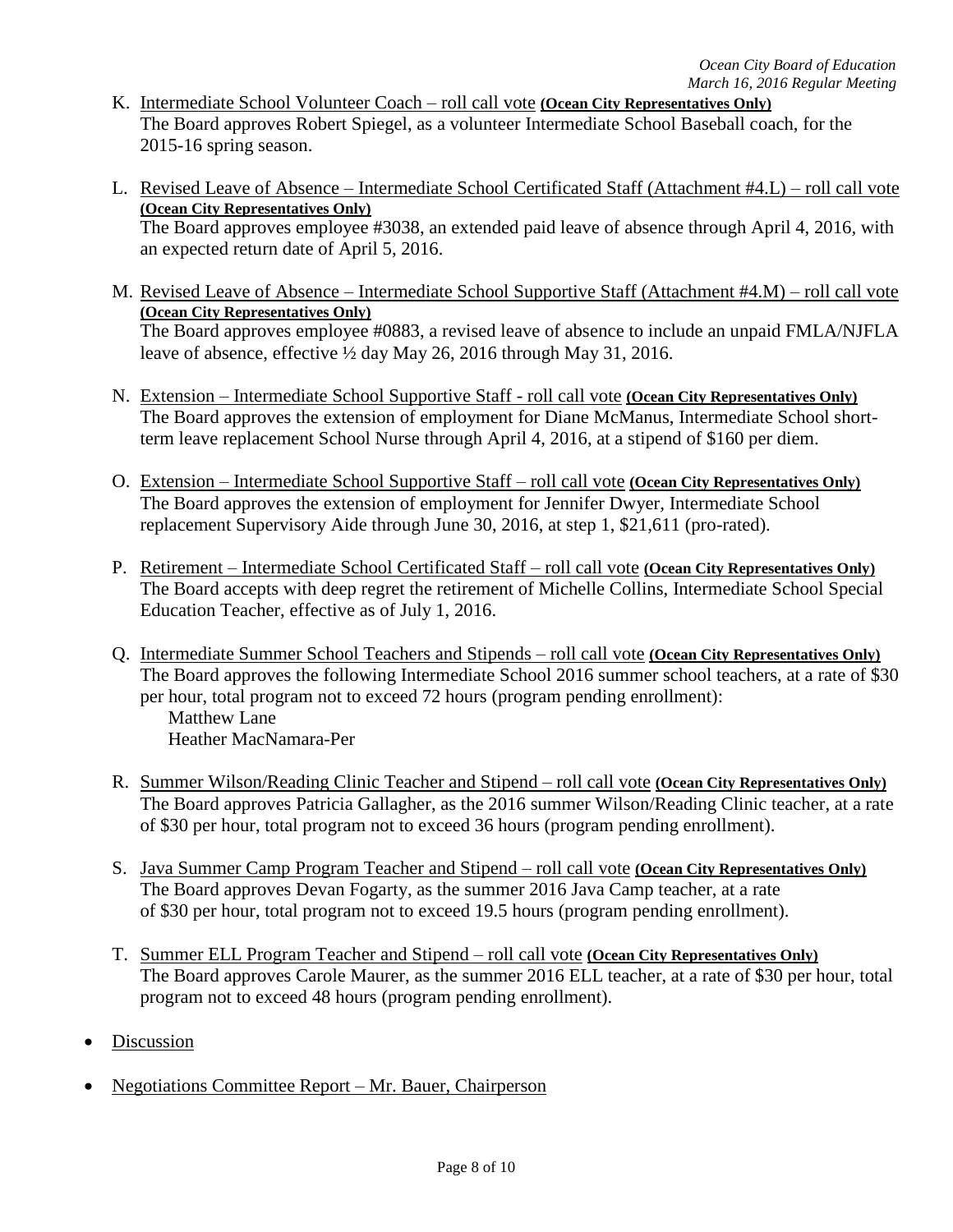- **5. Policy:** 
	- A. Policies  $1^{st}$  Reading (Attachment #5.A)

The Board approves the following replacements, additions and/or deletions to the Board Policy and/or Regulation Manuals.

- Revised Policies
	- 5516 Use of Electronic Communication and Recording Devices
	- 5350 Student Suicide Prevention
- B. Bylaw  $1^{st}$  Reading (Attachment #5.B) The Board approves the following replacements, additions and/or deletions to the Board Bylaws.
	- Revised Bylaw 0167 Public Participation in Board Meetings
- C. Comprehensive Equity Plan (Attachment #5.C) The Board adopts the attached 2016-19 Comprehensive Equity Plan for submission to the County Office.
- **Discussion**
- Policy Committee Report Mrs. Prettyman, Chairperson